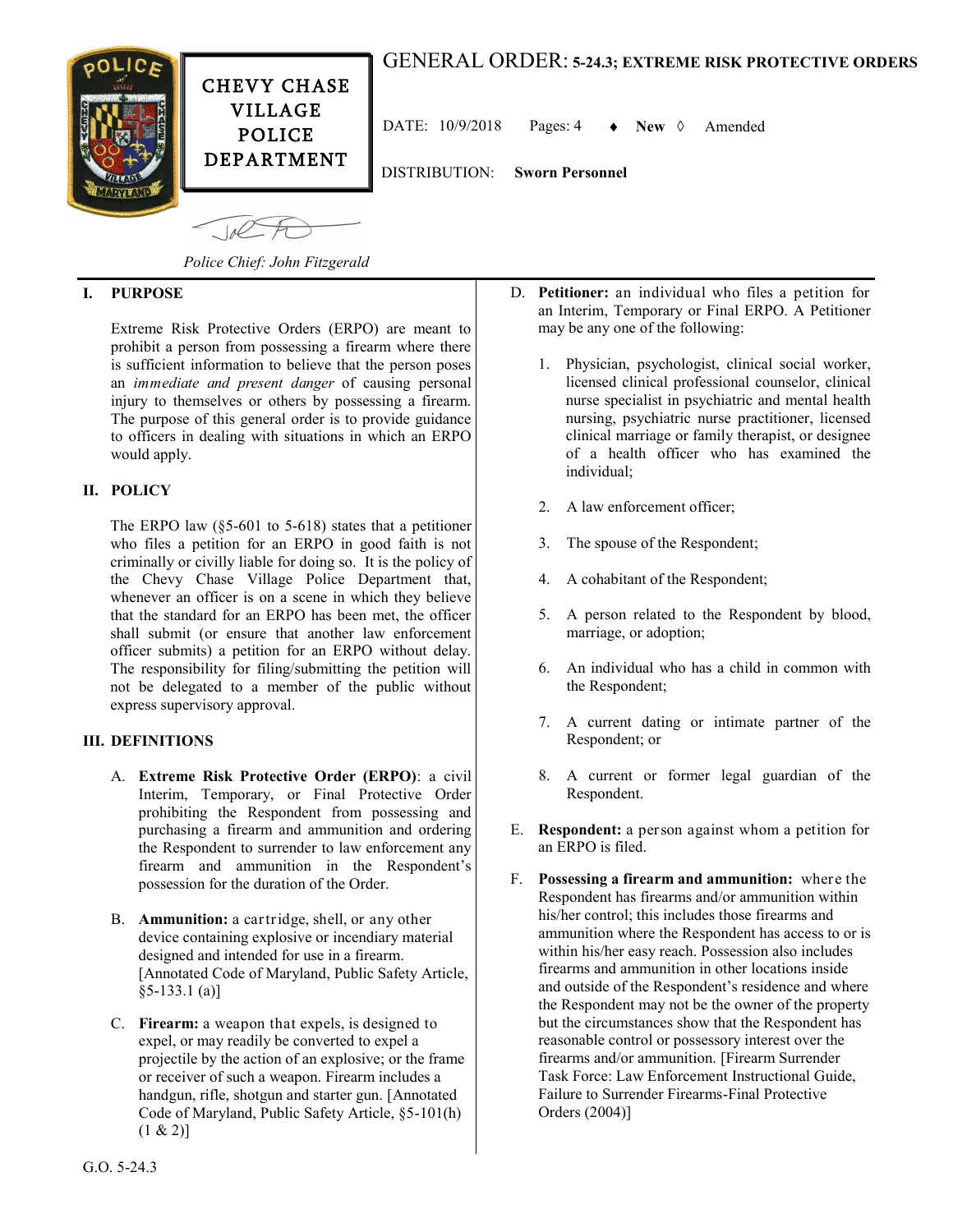- G. **Petition for emergency evaluation:** where the officer has personally observed an individual or the individual's behavior, and the officer has reason to believe the individual has a mental disorder and presents a danger to the life or safety of the individual or others, the officer may file a petition with the treating facility for an emergency evaluation. [Annotated Code of Maryland, Health General Article, §10-622]
- H. **Interim ERPO:** An ex parte order of very short duration issued by a District Court commissioner when the court is closed; remains **in effect until the earlier of the Temporary ERPO hearing or the end of the second business day the office of the District Court clerk is open** following the issuance of the Interim ERPO. An interim ERPO may include a referral from the commissioner to law enforcement for a determination of whether the Respondent should be taken for an emergency mental evaluation.
- I. **Temporary ERPO:** An order issued by a District Court judge following a hearing (with the Respondent present, or ex parte) within 2 court business days of service of an Interim ERPO. If a judge finds probable cause that the Respondent should have an emergency evaluation, the court *shall* refer the Respondent for an emergency evaluation. **A Temporary ERPO shall be effective**  for not more than seven (7) days after service of the order unless extended by a judge for good cause.
- J. **Final ERPO:** An order issued by a District Court judge following a hearing (with the Respondent present, or ex parte if the Respondent has been given notice) within 7 days of service of a Temporary ERPO. If a judge finds probable cause that the Respondent should have an emergency evaluation, the court *may* refer the Respondent for an emergency evaluation. **A final ERPO shall be valid for up to one year;** the order may be extended for an additional 6 months after another court hearing.
- K. **Reasonable grounds:** Reasonable grounds are akin to probable cause. The determination of whether probable cause exists requires a nontechnical, common sense evaluation of the totality of the circumstances in a given situation. [Maryland Judge's Domestic Violence Resource Manual-October 2017

See Reisterstown Lumber Co. v. Royer, 91 Md. App. 746 (1992)]

## **IV. LAW ENFORCEMENT RESPONSE**

### **A. ERPOs and Emergency Evaluations:**

- 1. **If ERPO applies, consider EEP.** If an officer believes that an ERPO is appropriate in a given situation (reasonable grounds to believe the person poses an immediate and present danger of injury to self or others due to the possession of one or more firearms), then the officer should always consider whether an Emergency Evaluation Petition would be appropriate, as well.
- **2. If an EEP applies, consider ERPO.** If an officer believes that an EEP is appropriate in a given situation, the officer should always consider whether and ERPO would be appropriate, as well if the person possesses any firearms.
- 3. Whenever an officer takes a person into custody for an emergency evaluation, **the officer will immediately contact the Gun Center (1-855-677- 6486 / 1-855-MSP-MGUN)** to deter mine if the person owns a regulated firearm.
- B. Supervisors shall respond to the scene
	- 1. The primary Village officer on the scene of a call involving a possible ERPO shall notify on-duty Village supervisors as soon as practical. The highest-ranking on-duty Village supervisor shall respond to the scene.
	- 2. If no Village supervisor is on duty, the primary Village officer shall request that a Montgomery County supervisor respond to the scene.
- C. Officers as petitioner
	- 1. Where an officer is on a scene and the officer has **reasonable grounds** that an individual poses an **immediate** and **present danger** of causing personal injury to himself/herself or to other persons by possessing a firearm, the officer should, in most circumstances, file a petition for an ERPO.
	- 2. If circumstances exist that would suggest that the petition would best be filed by a petitioner other than an officer, the Village officer shall obtain supervisory (Village or MCP as appropriate) approval for that decision.
- D. Securing firearms by consent.
	- 1. Officers who are investigating cases where the issuance of an ERPO may be appropriate should make a good faith effort to seek consent to secure firearms and ammunition in the Respondent's possession during the original call for service. If the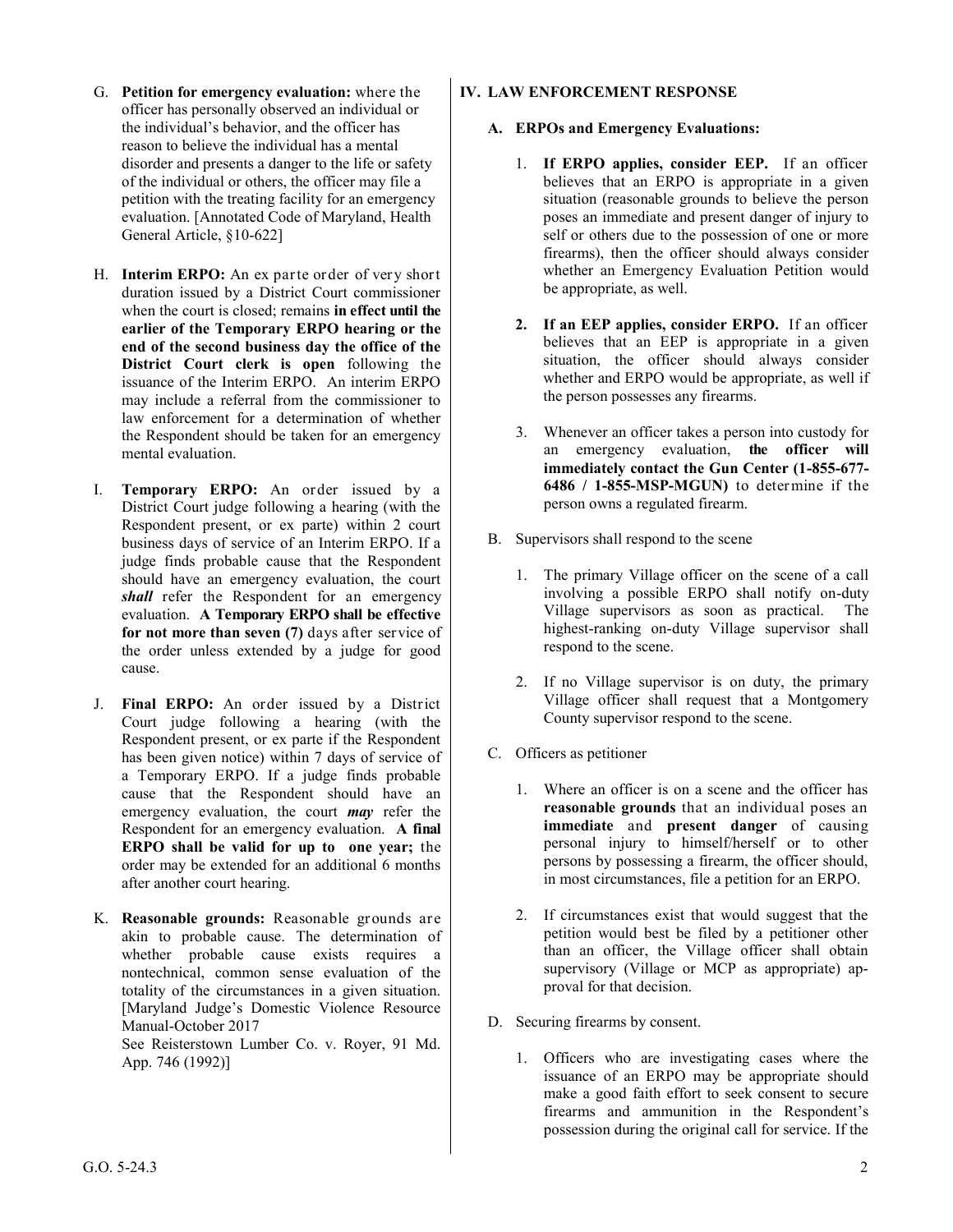firearms are removed prior to obtaining an ERPO, it will eliminate the immediate threat of harm.

- 2. Even if firearms are relinquished by consent, officers must still file a petition to obtain an ERPO to prevent the firearms from being returned to the individual before the crisis has ended.
- 3. In the event where the ERPO is not issued or the petition is subsequently dismissed, the weapons and ammunition can be returned to the lawful owner if the individual is not barred from possessing the firearms and ammunition by State or Federal law.

## **V. SERVICE OF ERPO ORDERS**

- A. Upon receiving an issued ERPO, officers shall contact the Maryland State Police Gun Center at 855-677 -6486 to determine the number of regulated firearms registered to the Respondent.
- B. Immediately on receipt of an ERPO, officers shall attempt to serve the Order on the Respondent.
- C. Officers shall make a good faith effort to secure any firearm(s) and/or ammunition in the Respondent's possession.
- D. Officers shall make a return of service to the Clerk of the Court; and
- E. The ERPO law requires that, **within 2 hours** after service of an ERPO, officers shall electronically **notify the Department of Public Safety and Correctional Services. To accomplish this, officers shall call the Montgomery County Sheriff's Office (MCSO) at 240-777-7016**; this is a 24-hour number, and staff at the MCSO will update METERS right away. (In Montgomery County, the MCSO is responsible for entering newly-issued ERPOs into METERS and for updating METERS when an ERPO is served.)

#### **VI. SEIZING FIREARMS AND AMMUNITION; SEARCH WARRANT AND ARREST FOR NON-COMPLIANCE**

A. **Consent search:** An ERPO is not a search warrant, and it does not give an officer authority to enter any premises. Officers must obtain consent to enter from a person with authority; that person could be the Respondent, their spouse or family member, or any other person with authority to grant consent to enter.

- B. **Search Warrant:** If an officer has probable cause to believe:
	- 1. That an ERPO has been served on the Respondent and is currently in effect, and
	- 2. The Respondent possesses a firearm(s) and has failed to surrender it, the officer shall notify a supervisor (Village or MCPD as appropriate) in order to determine which officer or unit will apply for a search warrant, and to determine whether additional resources may be needed to impound the Respondent's property or to take other steps while the search warrant is sought.
- C. **Mandatory warrantless arrest for noncompliance.**  Where officers have probable cause to believe that the Respondent is in possession of firearms and/or ammunition and the Respondent refuses to surrender the firearms and/or ammunition, officers shall arrest the Respondent for violating the ERPO.

#### **VII.LAW ENFORCEMENT RESPONSIBILITY UPON TAKING POSSESSION OF FIREAMS AND/OR AMMUNITION**

Officers coming into possession of firearms and/or ammunition in accordance with an ERPO shall at the time of surrender or seizure:

- A. Issue a receipt to the Respondent using CCV520— Firearms-Ammunition Receipt which includes (on the reverse side) information about the process for retaking possession when the ERPO ends;
- B. Provide a copy of the receipt to the Respondent and retain a copy of the receipt for Department records;
- C. Complete an Evidence/Property Custody Receipt (CCV 511);
- D. Complete an Incident Report; and
- E. Submit the seized firearms and ammunition to the Department's Property/Evidence Custodian during business hours; after hours, place the items in TESL per our general orders.

### **VIII. COURT ATTENDANCE**

- A. Officers who apply for an ERPO will be required to attend the court proceeding(s).
- B. Where the officer is the petitioner, they may have to contact witnesses right away to make sure that they attend; remember, a Temporary ERPO hearing will take place about 2 days after an Interim order is issued, and a Final ERPO hearing will take place 7 days after a Temporary order is issued. This leaves